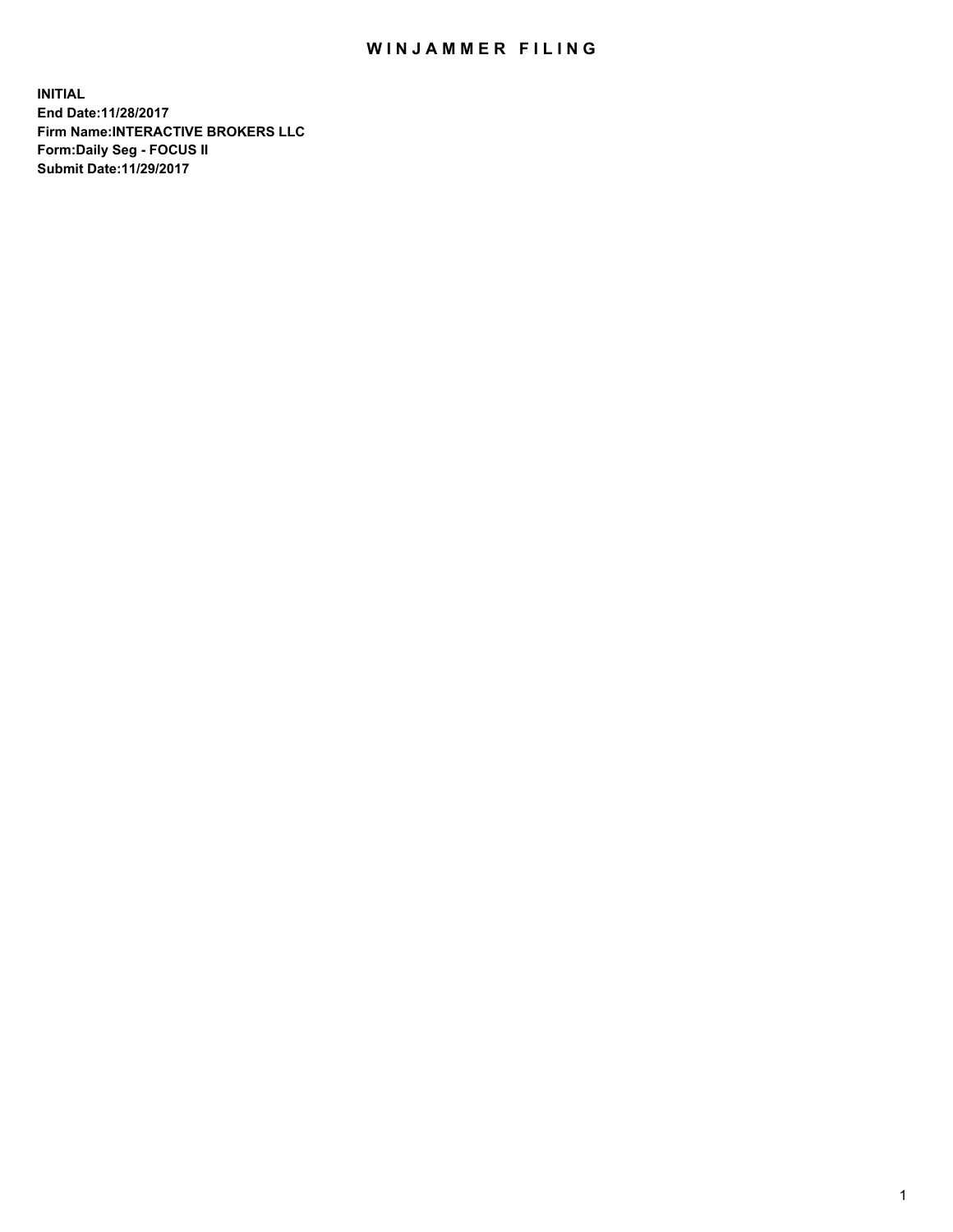## **INITIAL End Date:11/28/2017 Firm Name:INTERACTIVE BROKERS LLC Form:Daily Seg - FOCUS II Submit Date:11/29/2017 Daily Segregation - Cover Page**

| Name of Company<br><b>Contact Name</b><br><b>Contact Phone Number</b><br><b>Contact Email Address</b>                                                                                                                                                                                                                          | <b>INTERACTIVE BROKERS LLC</b><br><b>James Menicucci</b><br>203-618-8085<br>jmenicucci@interactivebrokers.c<br>om |
|--------------------------------------------------------------------------------------------------------------------------------------------------------------------------------------------------------------------------------------------------------------------------------------------------------------------------------|-------------------------------------------------------------------------------------------------------------------|
| FCM's Customer Segregated Funds Residual Interest Target (choose one):<br>a. Minimum dollar amount: ; or<br>b. Minimum percentage of customer segregated funds required:%; or<br>c. Dollar amount range between: and; or<br>d. Percentage range of customer segregated funds required between:% and%.                          | $\overline{\mathbf{0}}$<br>0<br>155,000,000 245,000,000<br>00                                                     |
| FCM's Customer Secured Amount Funds Residual Interest Target (choose one):<br>a. Minimum dollar amount: ; or<br>b. Minimum percentage of customer secured funds required:%; or<br>c. Dollar amount range between: and; or<br>d. Percentage range of customer secured funds required between: % and %.                          | $\overline{\mathbf{0}}$<br>0<br>80,000,000 120,000,000<br>0 <sub>0</sub>                                          |
| FCM's Cleared Swaps Customer Collateral Residual Interest Target (choose one):<br>a. Minimum dollar amount: ; or<br>b. Minimum percentage of cleared swaps customer collateral required:% ; or<br>c. Dollar amount range between: and; or<br>d. Percentage range of cleared swaps customer collateral required between:% and%. | $\overline{\mathbf{0}}$<br>$\overline{\mathbf{0}}$<br>0 <sub>0</sub><br><u>00</u>                                 |

Attach supporting documents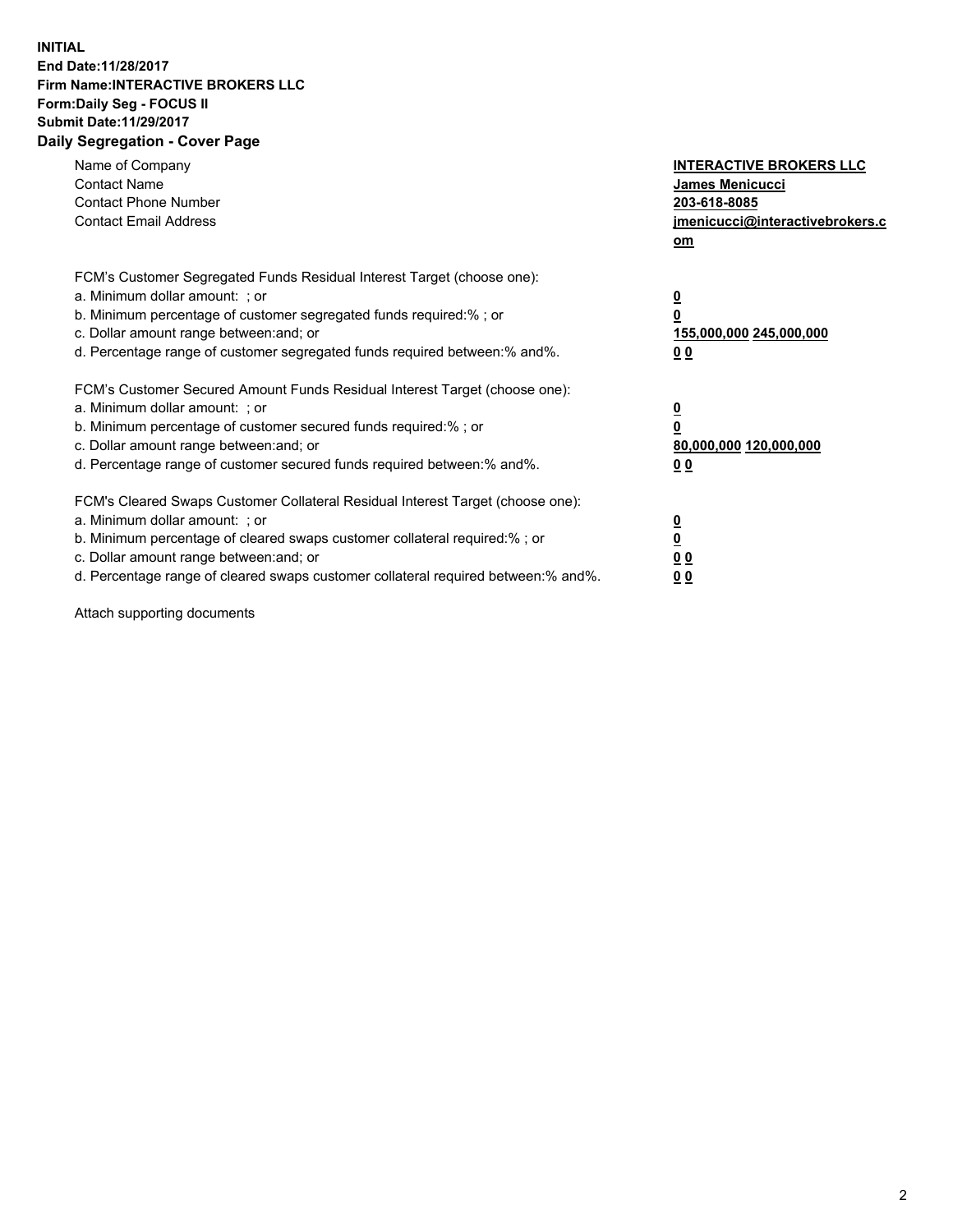## **INITIAL End Date:11/28/2017 Firm Name:INTERACTIVE BROKERS LLC Form:Daily Seg - FOCUS II Submit Date:11/29/2017**<br>**Daily Segregation - Secured Amounts Daily Segregation - Secure**

|     | Daily Segregation - Secured Amounts                                                         |                                                       |
|-----|---------------------------------------------------------------------------------------------|-------------------------------------------------------|
|     | Foreign Futures and Foreign Options Secured Amounts                                         |                                                       |
|     | Amount required to be set aside pursuant to law, rule or regulation of a foreign            | $0$ [7305]                                            |
|     | government or a rule of a self-regulatory organization authorized thereunder                |                                                       |
| 1.  | Net ledger balance - Foreign Futures and Foreign Option Trading - All Customers             |                                                       |
|     | A. Cash                                                                                     | 438,411,219 [7315]                                    |
|     | B. Securities (at market)                                                                   | $0$ [7317]                                            |
| 2.  |                                                                                             | 14,836,844 [7325]                                     |
| 3.  | Net unrealized profit (loss) in open futures contracts traded on a foreign board of trade   |                                                       |
|     | Exchange traded options                                                                     |                                                       |
|     | a. Market value of open option contracts purchased on a foreign board of trade              | 16,024 [7335]                                         |
|     | b. Market value of open contracts granted (sold) on a foreign board of trade                | $-67,182$ [7337]                                      |
| 4.  | Net equity (deficit) (add lines 1.2. and 3.)                                                | 453,196,905 [7345]                                    |
| 5.  | Account liquidating to a deficit and account with a debit balances - gross amount           | 3,380 [7351]                                          |
|     | Less: amount offset by customer owned securities                                            | 0 [7352] 3,380 [7354]                                 |
| 6.  | Amount required to be set aside as the secured amount - Net Liquidating Equity              | 453,200,285 [7355]                                    |
|     | Method (add lines 4 and 5)                                                                  |                                                       |
| 7.  | Greater of amount required to be set aside pursuant to foreign jurisdiction (above) or line | 453,200,285 [7360]                                    |
|     | 6.                                                                                          |                                                       |
|     | FUNDS DEPOSITED IN SEPARATE REGULATION 30.7 ACCOUNTS                                        |                                                       |
| 1.  | Cash in banks                                                                               |                                                       |
|     | A. Banks located in the United States                                                       | 123,277,080 [7500]                                    |
|     | B. Other banks qualified under Regulation 30.7                                              | 0 [7520] 123,277,080 [7530]                           |
| 2.  | Securities                                                                                  |                                                       |
|     | A. In safekeeping with banks located in the United States                                   | 340, 242, 720 [7540]                                  |
|     | B. In safekeeping with other banks qualified under Regulation 30.7                          | 0 [7560] 340,242,720 [7570]                           |
| 3.  | Equities with registered futures commission merchants                                       |                                                       |
|     | A. Cash                                                                                     | $0$ [7580]                                            |
|     | <b>B.</b> Securities                                                                        |                                                       |
|     |                                                                                             | $0$ [7590]                                            |
|     | C. Unrealized gain (loss) on open futures contracts                                         | $0$ [7600]                                            |
|     | D. Value of long option contracts                                                           | $0$ [7610]                                            |
|     | E. Value of short option contracts                                                          | 0 [7615] 0 [7620]                                     |
| 4.  | Amounts held by clearing organizations of foreign boards of trade                           |                                                       |
|     | A. Cash                                                                                     | $0$ [7640]                                            |
|     | <b>B.</b> Securities                                                                        | $0$ [7650]                                            |
|     | C. Amount due to (from) clearing organization - daily variation                             | $0$ [7660]                                            |
|     | D. Value of long option contracts                                                           | $0$ [7670]                                            |
|     | E. Value of short option contracts                                                          | 0 [7675] 0 [7680]                                     |
| 5.  | Amounts held by members of foreign boards of trade                                          |                                                       |
|     | A. Cash                                                                                     | 114,924,951 [7700]                                    |
|     | <b>B.</b> Securities                                                                        | $0$ [7710]                                            |
|     | C. Unrealized gain (loss) on open futures contracts                                         | 6,577,352 [7720]                                      |
|     | D. Value of long option contracts                                                           | 16,024 [7730]                                         |
|     | E. Value of short option contracts                                                          | <mark>-67,182</mark> [7735] <b>121,451,145</b> [7740] |
| 6.  | Amounts with other depositories designated by a foreign board of trade                      | $0$ [7760]                                            |
| 7.  | Segregated funds on hand                                                                    | $0$ [7765]                                            |
| 8.  | Total funds in separate section 30.7 accounts                                               | 584,970,945 [7770]                                    |
| 9.  | Excess (deficiency) Set Aside for Secured Amount (subtract line 7 Secured Statement         | 131,770,660 [7380]                                    |
|     | Page 1 from Line 8)                                                                         |                                                       |
|     |                                                                                             |                                                       |
| 10. | Management Target Amount for Excess funds in separate section 30.7 accounts                 | 80,000,000 [7780]                                     |
| 11. | Excess (deficiency) funds in separate 30.7 accounts over (under) Management Target          | 51,770,660 [7785]                                     |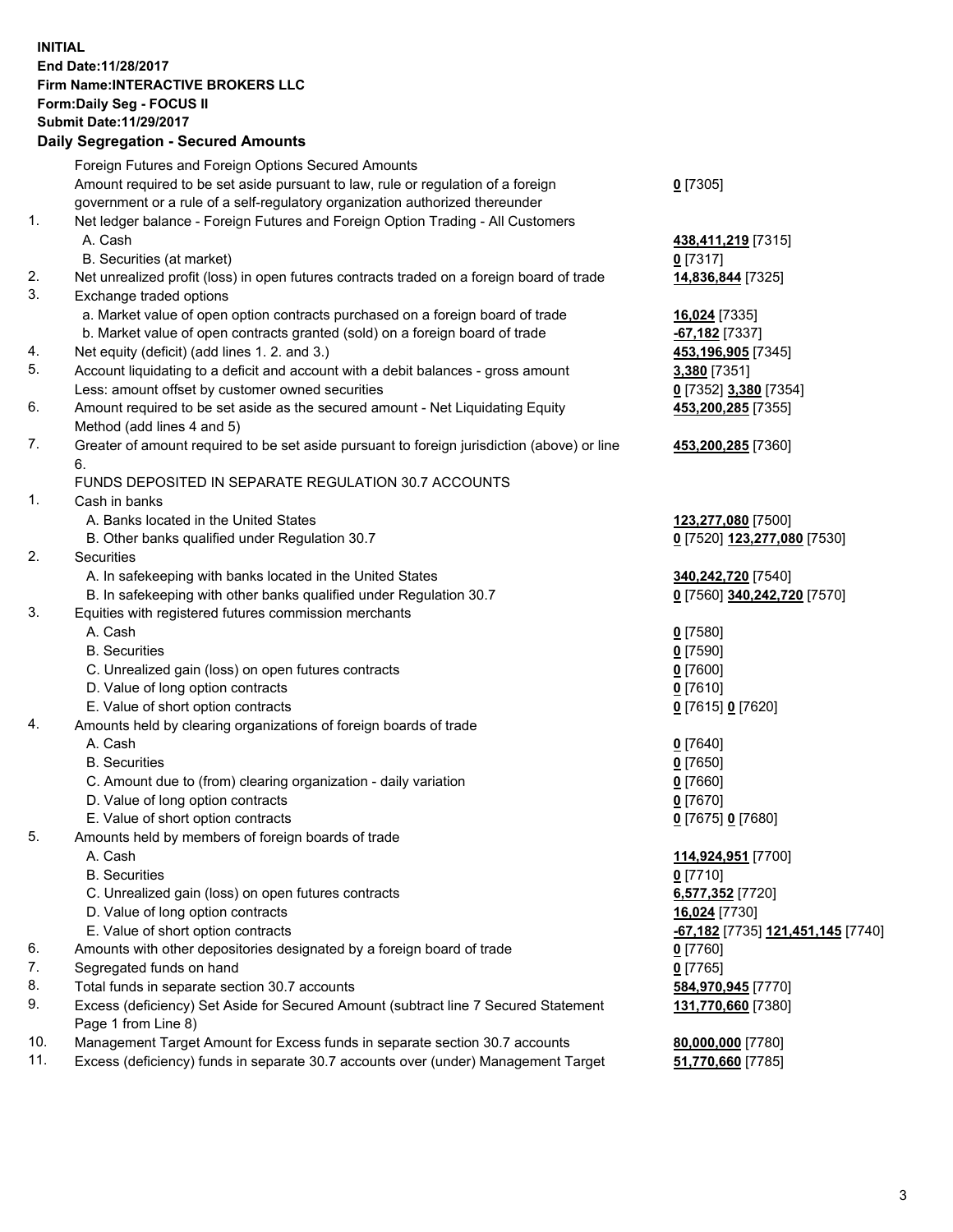**INITIAL End Date:11/28/2017 Firm Name:INTERACTIVE BROKERS LLC Form:Daily Seg - FOCUS II Submit Date:11/29/2017 Daily Segregation - Segregation Statement** SEGREGATION REQUIREMENTS(Section 4d(2) of the CEAct) 1. Net ledger balance A. Cash **4,670,085,362** [7010] B. Securities (at market) **0** [7020] 2. Net unrealized profit (loss) in open futures contracts traded on a contract market **-134,231,594** [7030] 3. Exchange traded options A. Add market value of open option contracts purchased on a contract market **123,269,568** [7032] B. Deduct market value of open option contracts granted (sold) on a contract market **-277,637,436** [7033] 4. Net equity (deficit) (add lines 1, 2 and 3) **4,381,485,900** [7040] 5. Accounts liquidating to a deficit and accounts with debit balances - gross amount **206,090** [7045] Less: amount offset by customer securities **0** [7047] **206,090** [7050] 6. Amount required to be segregated (add lines 4 and 5) **4,381,691,990** [7060] FUNDS IN SEGREGATED ACCOUNTS 7. Deposited in segregated funds bank accounts A. Cash **584,276,611** [7070] B. Securities representing investments of customers' funds (at market) **2,805,449,240** [7080] C. Securities held for particular customers or option customers in lieu of cash (at market) **0** [7090] 8. Margins on deposit with derivatives clearing organizations of contract markets A. Cash **23,694,437** [7100] B. Securities representing investments of customers' funds (at market) **1,374,220,317** [7110] C. Securities held for particular customers or option customers in lieu of cash (at market) **0** [7120] 9. Net settlement from (to) derivatives clearing organizations of contract markets **-14,523,324** [7130] 10. Exchange traded options A. Value of open long option contracts **123,220,554** [7132] B. Value of open short option contracts **-277,584,554** [7133] 11. Net equities with other FCMs A. Net liquidating equity **0** [7140] B. Securities representing investments of customers' funds (at market) **0** [7160] C. Securities held for particular customers or option customers in lieu of cash (at market) **0** [7170] 12. Segregated funds on hand **0** [7150] 13. Total amount in segregation (add lines 7 through 12) **4,618,753,281** [7180] 14. Excess (deficiency) funds in segregation (subtract line 6 from line 13) **237,061,291** [7190] 15. Management Target Amount for Excess funds in segregation **155,000,000** [7194] **82,061,291** [7198]

16. Excess (deficiency) funds in segregation over (under) Management Target Amount Excess